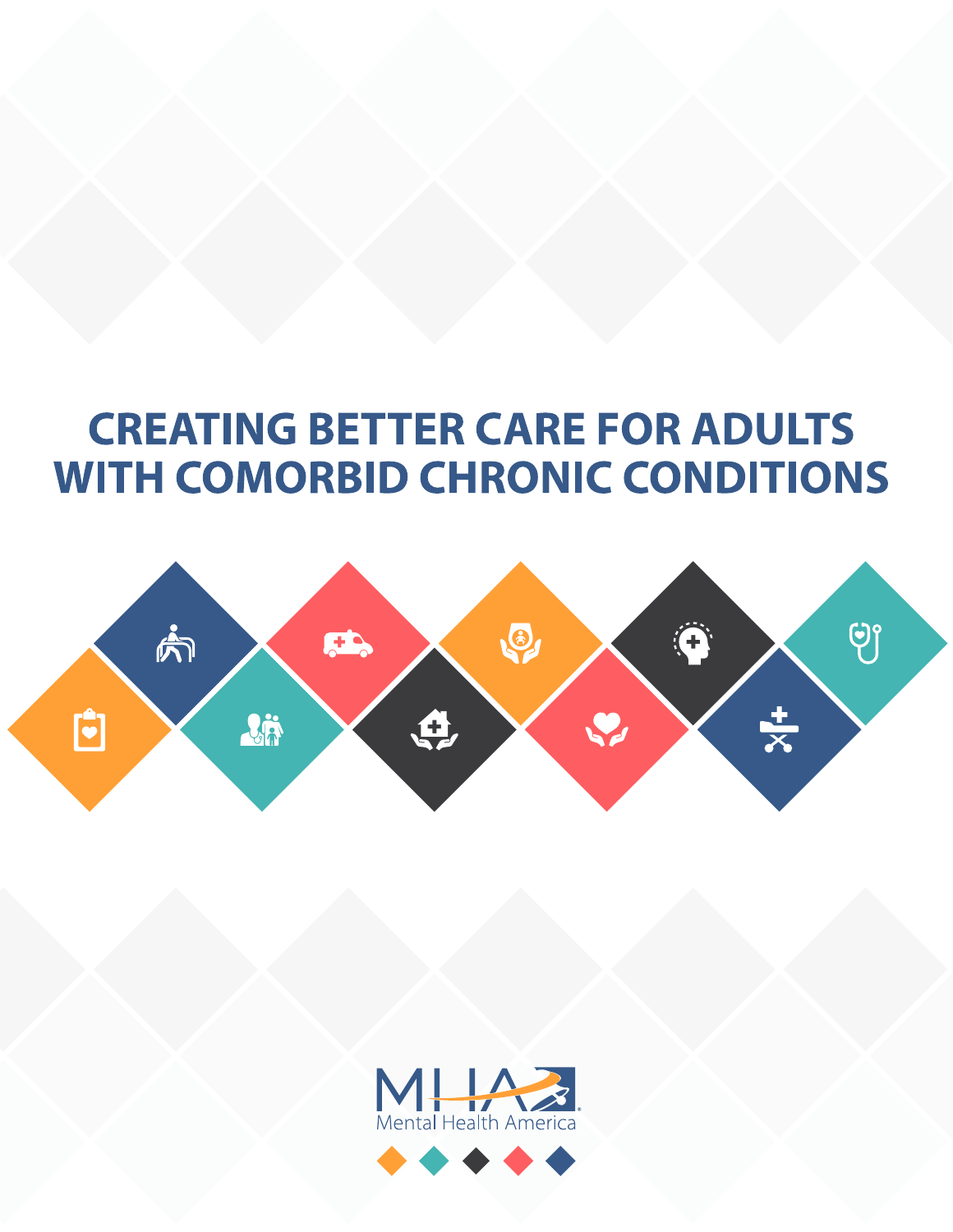## **ACKNOWLEDGEMENTS**

Mental Health America (MHA) was founded in 1909 and is the nation's leading community-based nonprofit dedicated to addressing the needs of those living with mental illness and promoting the overall mental health of all. Our work is driven by our commitment to promote mental health as a critical part of overall wellness, including prevention services for all, early identification and intervention for those at risk, integrated care and treatment for those who need them, with recovery as the goal.

This work was made possible by the generous support of Viatris, Inc.

This report was written and prepared by Maddy Reinert and Theresa Nguyen.



500 Montgomery St, Suite 820 Alexandria, VA 22314-1520 www.mhanational.org Copyright 2020 by Mental Health America, Inc.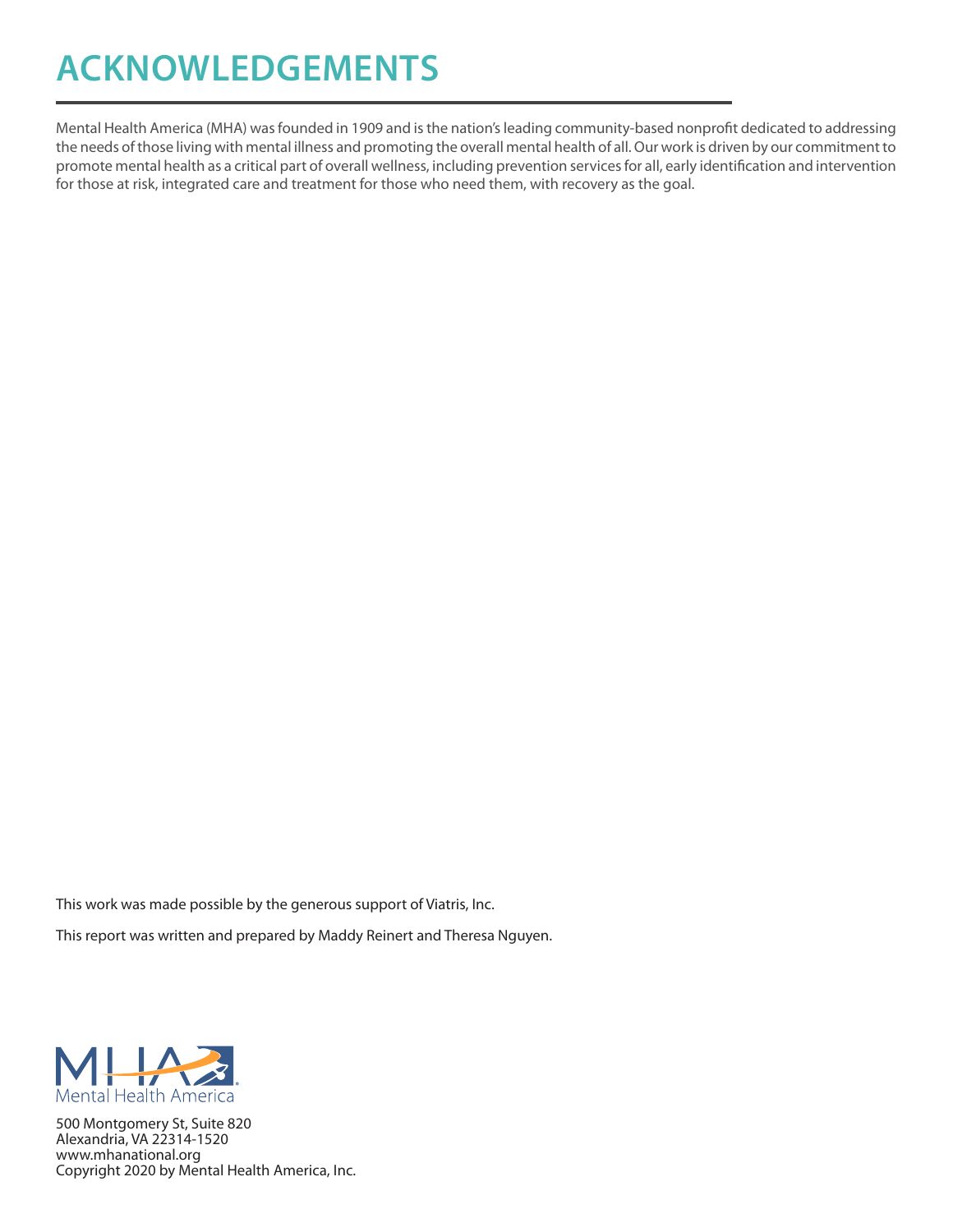## **CREATING BETTER CARE FOR ADULTS**

As individuals age, they are more likely to experience multiple chronic conditions across both physical and mental health, making it more difficult to manage care. Early intervention is critical for people experiencing chronic conditions, to improve clinical outcomes, enhance quality of life, and ensure healthier aging. However, adults with multiple chronic conditions, especially if these include mental health conditions, often face barriers to engaging in initial care. Even once engaged in care, patients may face difficulties managing multiple chronic conditions with their providers, often feeling that only one of their conditions is addressed at a time, or that providers do not take the time to help them understand causes, symptoms, and treatments to help them make decisions in care. To better understand how to effectively engage adults with multiple chronic physical and mental health conditions in ongoing care, we must understand what the initial barriers to accessing care are, and what people want from their providers to continue to make decisions about their own care as they age.

From March-August 2020, Mental Health America (MHA) surveyed 1,353 adults ages 35-65+ with co-occurring physical and mental health conditions about their barriers to initiating care, their current care experiences, and what they want to receive in care from their providers. The following analyses explore results from the 535 respondents who reported living with depression and a chronic physical health condition. As heart disease is both the most common chronic condition and a leading cause of death among adults in the United States,<sup>1</sup> analysis of the responses of adults living with depression and heart disease are spotlighted when they differed from adults living with other chronic conditions in the following report.

1 National Center for Chronic Disease Prevention and Health Promotion (NCCDPHP). *Chronic Diseases in America*. Centers for Disease Control and Prevention. https:// www.cdc.gov/chronicdisease/resources/infographic/chronic-diseases.html

## **KEY FINDINGS**

## **BARRIERS TO INITIATING CARE**

- **• Initiating conversations about mental health:** Sixty-three percent of adults ages 35-64 agreed that they did not know how to bring up their mental health concerns to a provider. Sixty-four percent reported that they were unsure if their mental health concerns were enough of a problem to mention, and 44 percent indicated they would not bring up a problem if their provider didn't ask. Over half of individuals reported they did not know with whom to discuss their mental health concerns.
- **• Fear of discussing mental health:** Respondents indicated that they were afraid to talk about their mental health or admit that there was a problem, that they were nervous about what would happen if they were diagnosed with a mental health condition, and that they feared how their provider would respond. Providers can help their patients overcome these barriers to care and work toward earlier intervention by initiating conversations about mental health.
- **• Costs of care:** Sixty-seven percent of adults ages 35-64 and over half (53 percent) of adults over 65 reported that they did not think they would be able to afford mental health care, even if they did report their concerns. Cost was even more of a barrier to care for adults with heart disease. The cost of care is a barrier to access that requires systemic policy change, such as a universal federal health care option. To help patients make decisions about the care they can receive under the current system, it is important that providers discuss the differences in cost for various care options.
- **• Managing multiple chronic conditions:** Seventy-two percent of adults ages 35-64, and 51 percent of adults over age 65 agreed with the statement, "I already had enough to deal with. I didn't have the time or energy to deal with an illness/ another illness." To reduce the difficulty of managing multiple conditions on patients, mental health care should be both better integrated into the general health care system and built into communities and workplaces, to meet people where they are.
- **• Fear of burdening caregivers:** Seventy-nine percent of adults ages 35-64 and 69 percent of adults over 65 agreed that they did not want to burden their family members or caregivers with being sick. Adults with co-occurring heart disease were even more likely to report fear of burdening caregivers, at 82 percent.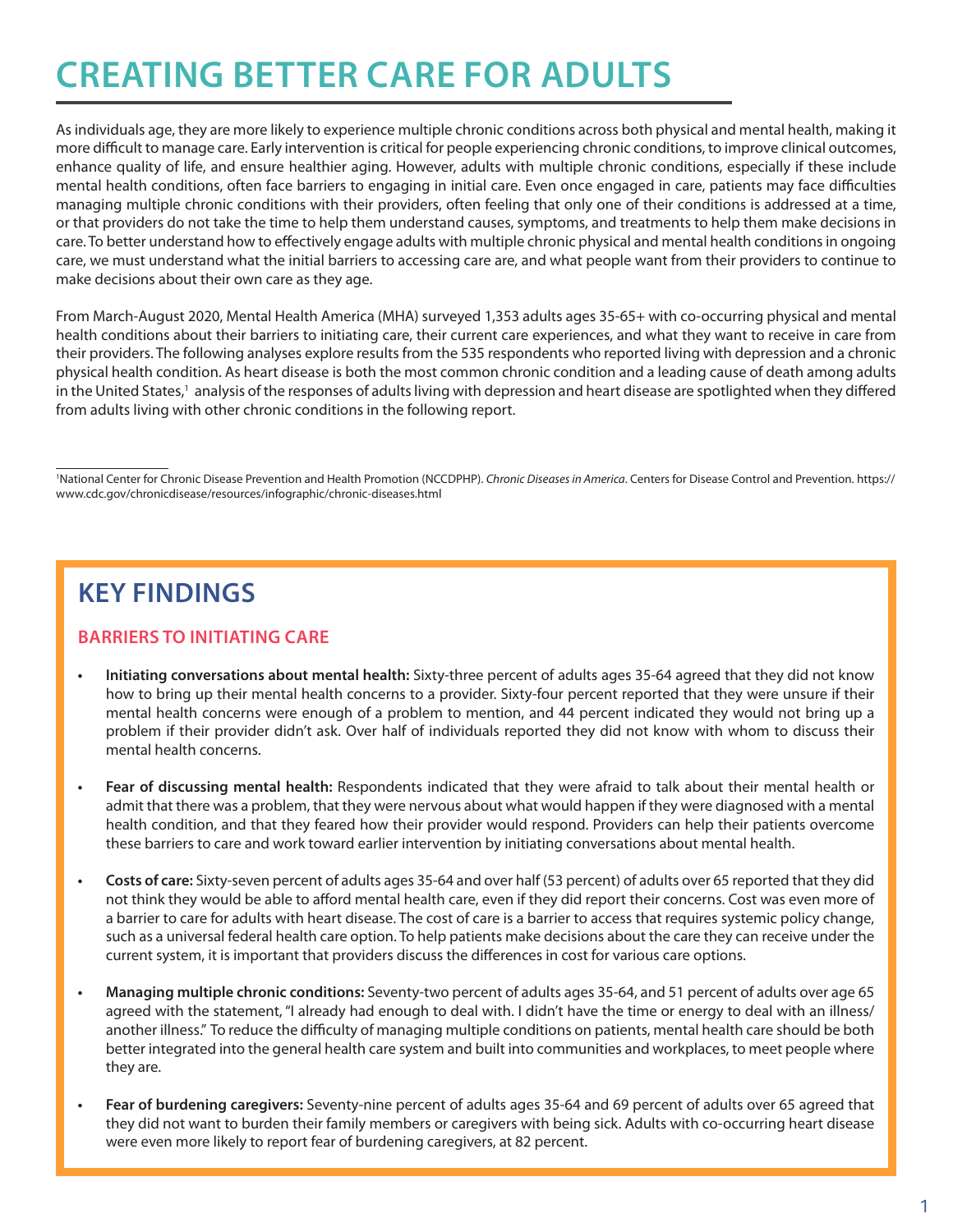### **RECENT CARE EXPERIENCES**

- When describing their most recent care visit, respondents were most likely to report that their current doctor asks them about new problems or changes in care (48 percent). Consistent with previous findings, participants also reported more conversations with their providers about their physical health concerns (46 percent) as compared to their mental health concerns (31 percent). Providers were least likely to explain cost differences of treatment to their patients for both physical (15 percent) and mental health (9 percent).
- Providers who took time to explain the causes, symptoms and treatments to their patients were more likely to be trusted by their patients than those who did not. Trust was also associated with how comfortable patients felt bringing new concerns to their providers.

### **WHAT PATIENTS WANT FROM PROVIDERS**

- The majority (68 percent) of adults reported that they would like their doctor to provide them with tools they can use on their own to help manage their physical and mental health conditions. This was followed by listening to and addressing their goals and priorities in care (65 percent), giving more information about medications or referrals to treatment (64 percent), and taking time to explain treatment options for mental health conditions (64 percent).
- Sixty-four percent of adults reported that they want providers to take the time to explain treatment options for mental health conditions, compared to only 31 percent who reported that their providers do so. Fifty-nine percent reported wanting their provider to explain the causes and symptoms of their mental health problems, and 39 percent want to know the cost differences of mental health treatment options, compared to only 24 percent and 9 percent of providers who do, respectively.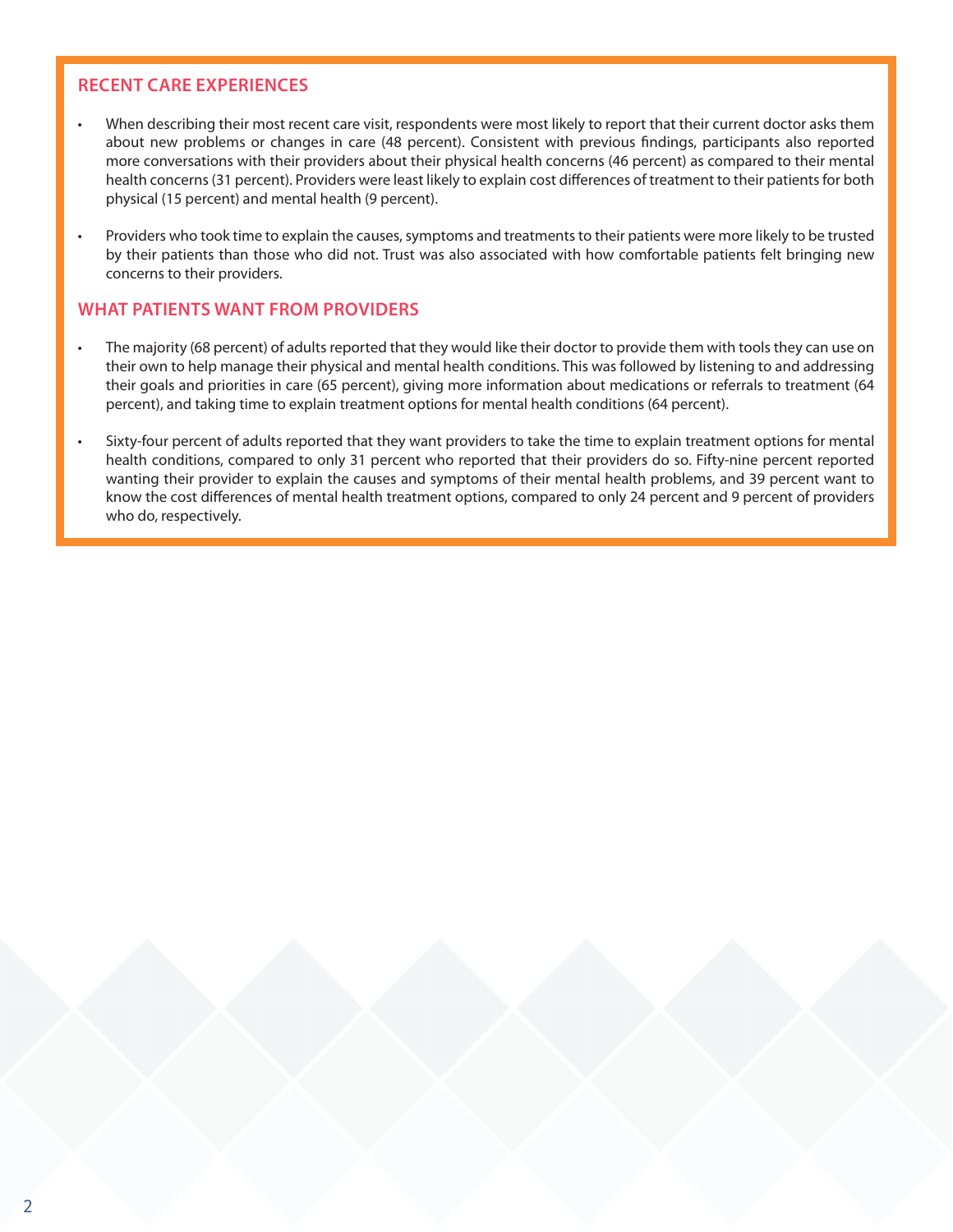## **DEMOGRAPHICS**

Most respondents (81 percent) ages 35-64 who reported living with depression and another health condition were female. Among adults ages 65 and older, 62 percent identified as female.

Thirty-eight percent of adults ages 35-64 reported a household income under \$20,000, and 57 percent reported an income under \$40,000. While adults over age 65 were less likely to be low-income, 23 percent reported a household income under \$20,000 and over half (51 percent) reported a household income under \$40,000.

Most respondents indicated that their mental health problems began before their physical health problems. Fifty-seven percent of adults with depression and another health condition reported that their depression occurred before problems with their physical health. This was slightly lower among adults with heart disease, where 51 percent reported that their mental health problems occurred before their physical health problems.



### WHICH CAME FIRST, PROBLEMS WITH YOUR MENTAL HEALTH, OR PROBLEMS WITH YOUR PHYSICAL HEALTH?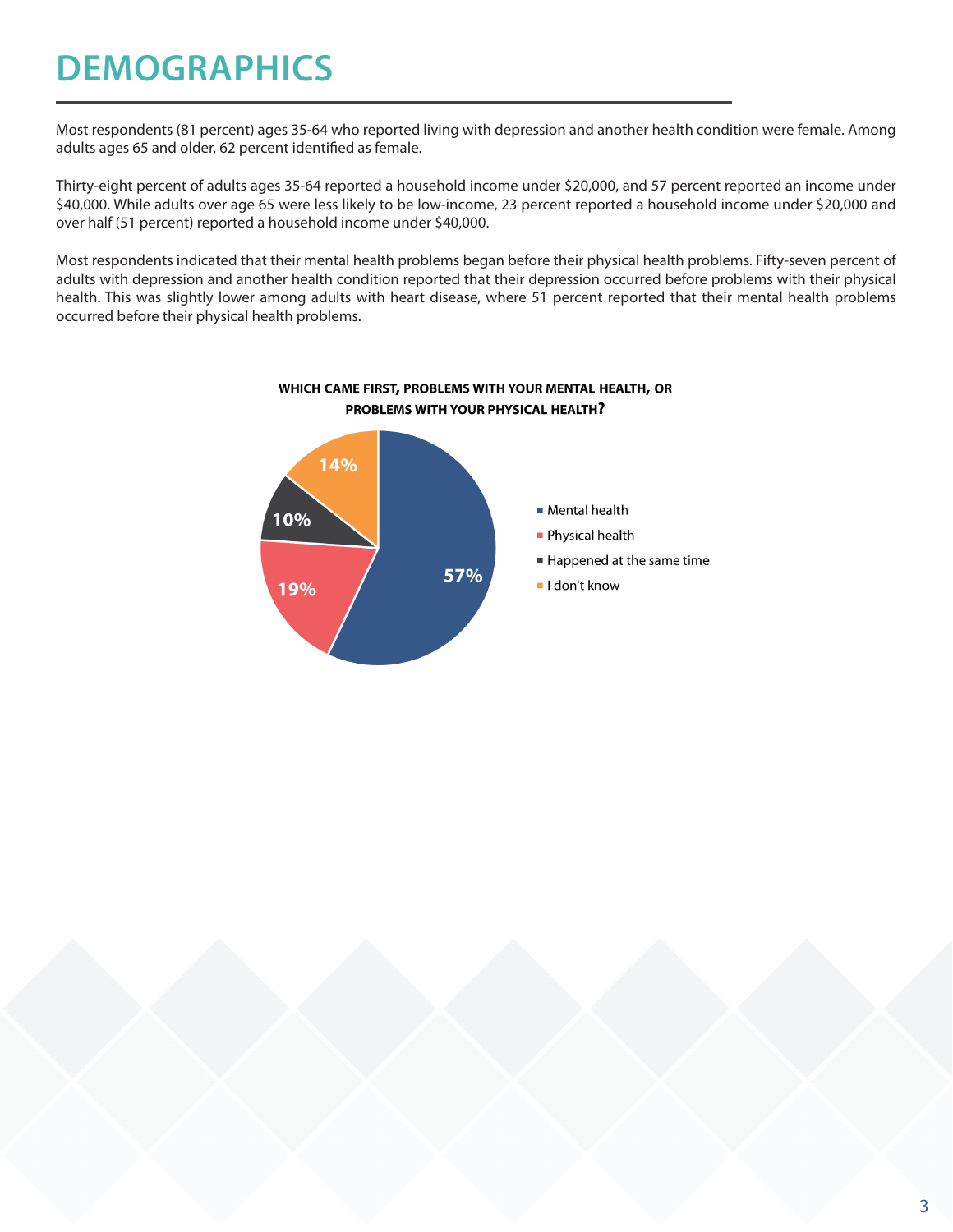## **BARRIERS TO INITIATING CARE**

Respondents were asked, "Think about how you feel or felt before you talked to your doctor about your mental health concerns. How much did you agree with the following statements?"

### **BEGINNING THE CONVERSATION ABOUT MENTAL HEALTH**

Initiating the conversation about mental health concerns is the first step to beginning care, and many respondents indicated that they delayed initiating care because they did not know how, or with whom, to discuss their mental health. Sixty-one percent of all adults with depression and a chronic health condition reported that they did not know how to bring up their mental health problems, or how to explain what they were feeling. Among younger adults ages 35-64, 63 percent agreed that they did not know how to bring up their mental health concerns to a provider, including 25 percent who strongly agreed.

Forty-four percent of all adults with depression and a chronic physical health condition agreed with the statement, "I won't bring up a problem if my provider doesn't ask." When examined by age, 46 percent of younger adults ages 35-64 agreed that they would not mention their mental health problems without their providers asking. While older adults were less likely to agree with this statement, nearly a third (32 percent) agreed that they would not bring up mental health concerns on their own.



When asked about their experiences initiating physical health care, respondents were more comfortable raising concerns about their physical health than their mental health. Only 36 percent of adults ages 35-64 indicated that they would not bring up physical health concerns if their provider didn't ask, compared to 44 percent who reported they would not bring up their mental health concerns. This difference was smaller for adults over age 65, with only 29 percent agreeing that they would not bring up their physical health concerns if their provider did not ask, compared to 32 percent for mental health concerns.



**IT'S TOTALLY DIFFERENT. WHEN IT COMES TO MY PHYSICAL HEALTH, I RIGHT AWAY TELL THE DOCTOR AS MUCH DETAILS AS I CAN OF HOW I AM FEELING. I COULD NEVER HAVE THE GUTS TO BRING UP MENTAL HEALTH UNLESS THEY ASK ME. IT IS A VULNERABILITY ISSUE.**



Often mental health care is delayed because people are unsure whether their mental health conditions are severe enough to warrant care. Sixty-four percent of adults ages 35-64 with depression and a chronic health condition reported that they were unsure if their mental health concerns were enough of a problem to mention, or if they should wait for symptoms to worsen before bringing them to a provider. Among adults over 65, the percent who agreed with this statement was considerably lower, but almost half (46 percent) indicated that they were not sure if their mental health was enough of a problem to discuss with their provider.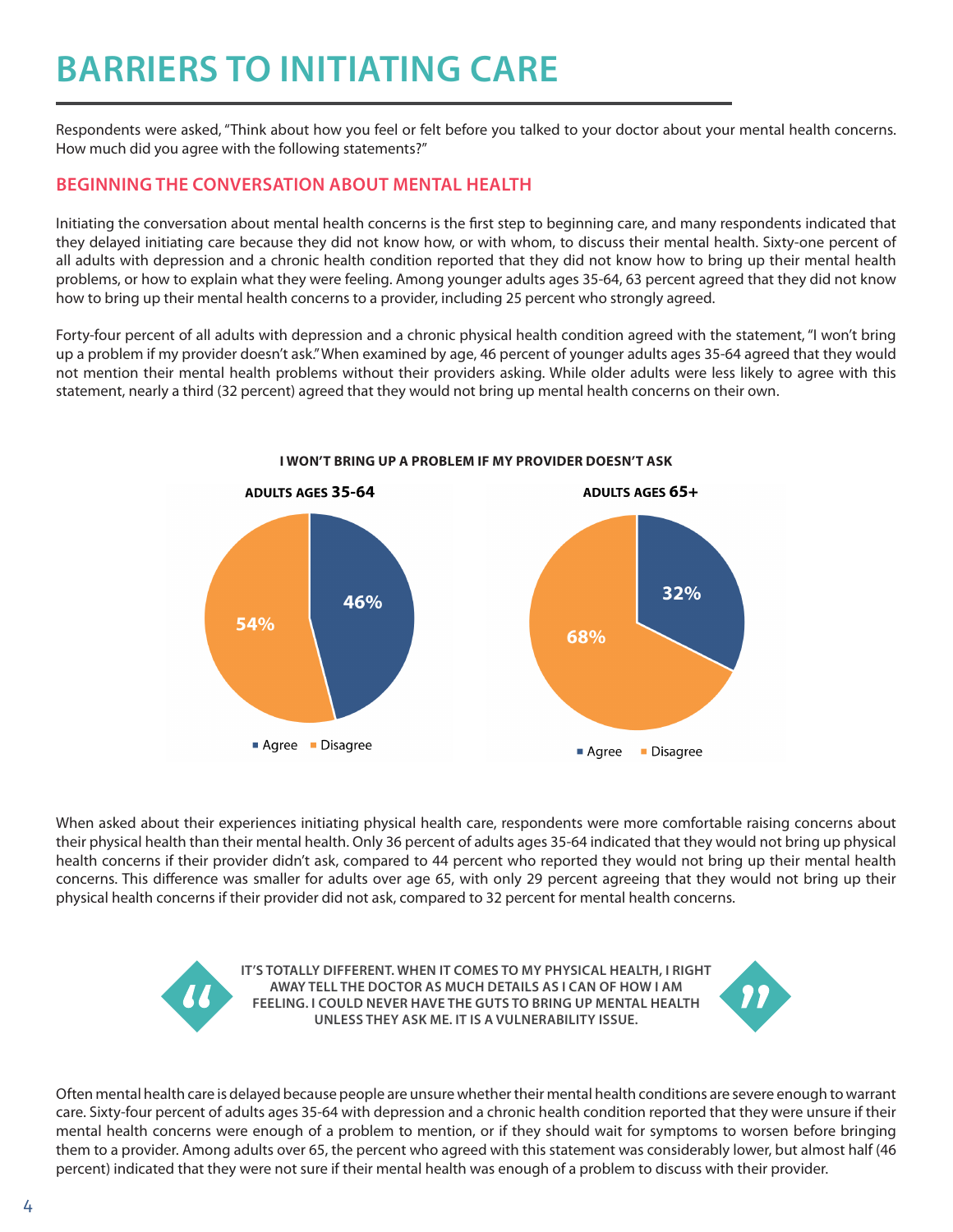

Another reported barrier to care for all adults is knowing with whom to discuss their mental health concerns. Over half (57 percent) of adults ages 35-64 agreed that they did not know who to bring their mental health concerns up to, and 21 percent strongly agreed. Among older adults (over age 65), 54 percent agreed that they were unsure who to discuss their mental health concerns with, and 22 percent strongly agreed.

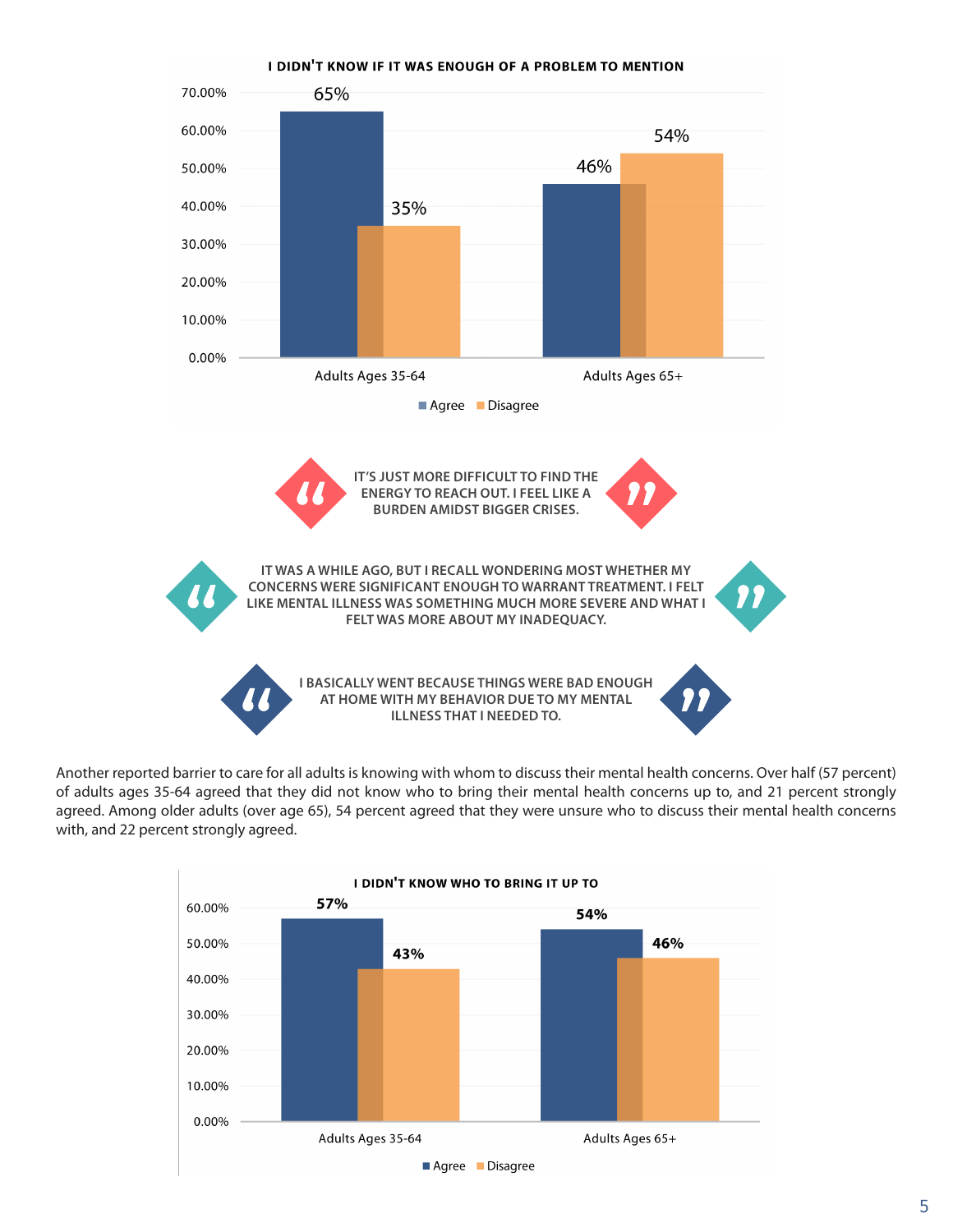Respondents were also more knowledgeable about who to bring their physical health concerns to than their mental health concerns. When asked about their experiences initiating physical health care, 47 percent of respondents of all ages indicated that they did not know who to discuss their physical health concerns with, compared to 57 percent who did not know where to bring their mental health concerns.



I DIDN'T KNOW WHO TO BRING IT UP TO: ACROSS ALL RESPONDENTS



**THE LAST TIME I WENT TO THE DR., I TRIED TO TALK TO HER ABOUT MY DEPRESSION, PTSD, AND FIBROMYALGIA…SHE SAID SHE DOESN'T TREAT MENTAL HEALTH ISSUES SO [I] WOULD HAVE TO GO TO ANOTHER TOWN TO SEE A SOCIAL WORKER FOR AN INTAKE, THAT PERSON WOULD REFER ME TO ANOTHER PERSON WHO WOULD THEN REFER ME TO A REAL PSYCHIATRIST IF IT SEEMED THAT I NEEDED MEDS. SHE WANTED ME TO GO TO THREE DIFFERENT APPOINTMENTS WITH THREE DIFFERENT PEOPLE! I DIDN'T DO IT AND I NEVER WENT BACK TO THE DOCTOR AGAIN.**

## **FEAR OF INITIATING MENTAL HEALTH CARE**

Fear of discussing mental health concerns was also a pervasive barrier to initiating care, especially among younger adults. Sixtyseven percent of adults ages 35-64 agreed that they were afraid to talk about their mental health or admit that there was a problem, and 28 percent strongly agreed. While older adults were less afraid to talk about their mental health, nearly half (47 percent) agreed that they were afraid to talk about their mental health problems.

Similarly, 69 percent of younger adults (ages 35-64) and nearly half (49 percent) of older adults reported that they were nervous about what would happen if they were diagnosed with a condition. Among adults with heart disease, this fear was even more pervasive, with 76 percent reporting nervousness about receiving a mental health diagnosis as a barrier to initiating care. Fear of receiving a mental health diagnosis may be higher among adults living with heart disease than those living with other chronic conditions, because the confounding symptoms between heart disease and mental health conditions may complicate care or lead to a dismissal of symptoms.



**I WAS AFRAID OF THE STIGMA THAT WENT ALONG WITH A MENTAL HEALTH DIAGNOSIS. I WAS AFRAID OF THE SIDE EFFECTS I'D HEARD MEDICATIONS CAME WITH. I DIDN'T WANT TO HAVE TO SEE A THERAPIST.**





**IT WAS VERY SCARY AND EVEN THOUGH I HAD LOST MOST OF MY ABILITY TO FUNCTION BECAUSE OF MY ANXIETY AND DEPRESSION, THE ONLY WAY I WAS ABLE TO TALK TO MY DOCTOR WAS WITH THE HELP AND SUPPORT OF MY PARTNER AT THE TIME. THEY HAD TO START THE CONVERSATION FOR ME.**

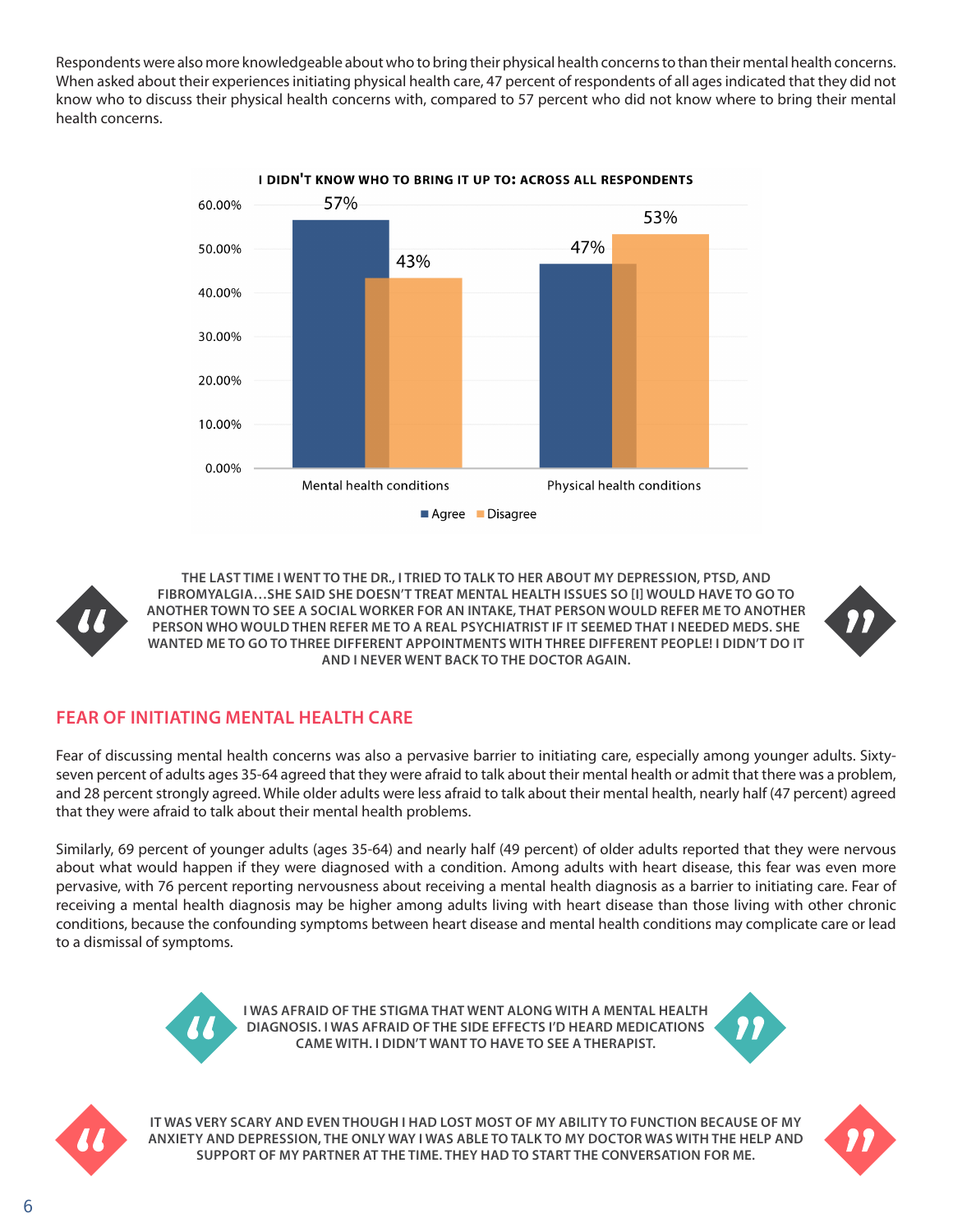#### I WAS NERVOUS ABOUT WHAT WOULD HAPPEN IF I WAS DIAGNOSED WITH A CONDITION



Finally, respondents reported that they were hesitant to divulge mental health concerns out of fear of their providers' reactions. Over half (59 percent) of adults ages 35-64 agreed with the statement, "I was afraid of how my provider would respond – for example, I thought my provider would blame my symptoms on my physical health." Among older adults, 45 percent agreed that they were fearful of their providers' reactions, or that their mental health concerns would overshadow or negate their physical health concerns.

> **THE FIRST TIME I BROUGHT UP DEPRESSION I HAD WAITED YEARS. MY PROVIDER AT THE TIME DISMISSED IT AND SAID IT WAS SITUATIONAL. I WAS EMBARRASSED AS IT HAD TAKEN ME A WHILE TO WORK UP THE NERVE TO BRING IT UP AND I HAD CRIED WHEN I SHARED MY STRUGGLES. SO, I DECIDED NOT TO BRING IT UP AGAIN.**



**WITH ONE DOCTOR IT COLORED HOW HE RESPONDED TO EVERY SINGLE OTHER PROBLEM. SUDDENLY ALL MY PHYSICAL SYMPTOMS WERE BECAUSE I WAS DEPRESSED. I LEFT SOON AFTER.**



## **INITIATING CONVERSATIONS ABOUT MENTAL HEALTH**

Knowing who to bring mental health concerns to or when to initiate care can be difficult. Health care systems are complicated and confusing to navigate. For individuals with multiple conditions who may be seeing multiple providers, it can be difficult to know when and with whom to discuss mental health concerns. Even when individuals know where to go for help, the fear of admitting they are experiencing mental health problems may keep them from asking for it.

**Providers can help their patients overcome these barriers to care and work toward earlier intervention by initiating conversations about mental health. Special attention should be paid to individuals with heart disease, and where physical health conditions are likely to co-occur with mental health challenges, such as pain disorders.** 

One of the ways providers can initiate this conversation is by administering mental health screens with their patient. Once the screen is complete, it is important that the provider explain the results, explore options for treatment, and provide resources.

After the initial conversation about mental health, it is important to have follow-up discussions about mental health in future appointments. These times provide an opportunity to normalize conversations about mental health, reduce fears and concerns about comorbid conditions, and assess barriers to engagement and treatment access.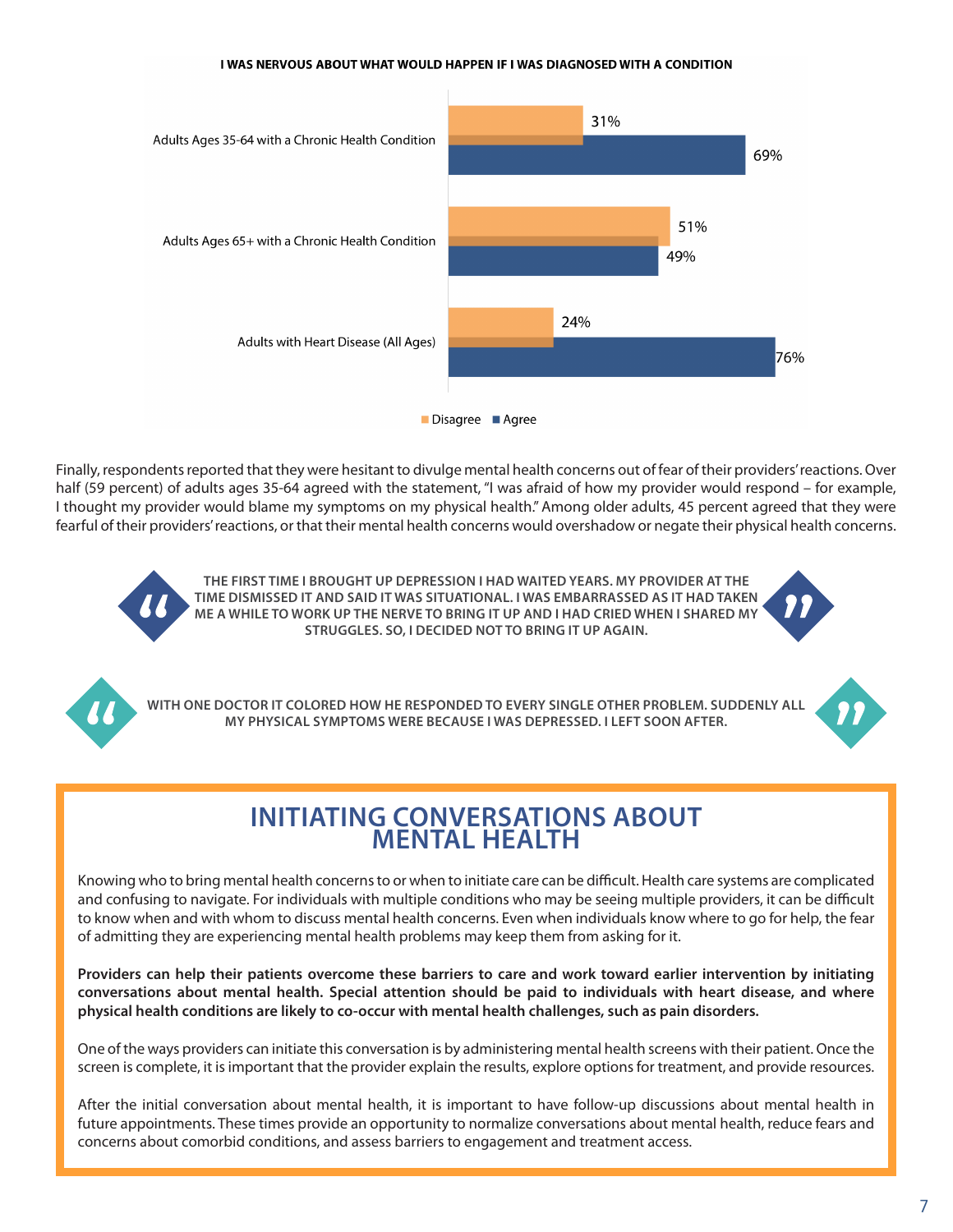## **THE COMPOUNDING COSTS OF COMORBID CONDITIONS**

Cost was reported as a significant barrier to initiating mental health care, especially among younger adults. Sixty-seven percent of adults ages 35-64 reported that they did not think they would be able to afford mental health care even if they did report their concerns and were diagnosed with a condition, and thirty-five percent strongly agreed. Still, among adults over age 65, over half (53 percent) agreed that they did not think they would be able to afford the necessary care. Cost was even more of a barrier to care for adults with heart disease, with 73 percent agreeing with this statement.



#### I DIDN'T THINK I WOULD BE ABLE TO AFFORD THE CARE IF I DID HAVE SOMETHING

## **REDUCING THE BURDEN OF COST OF CARE**

The cost of care is a barrier to access that requires systemic policy change.

One of the systemic changes that can reduce the barrier of cost is the implementation of a universal federal health care option. Currently, Medicaid is the only source of funding for some behavioral health services, and many people with mental health conditions are covered under Medicaid by qualifying as disabled. However, under the current Medicaid system, each state controls who is covered by Medicaid and which services are covered. This not only creates health disparities, as people may not have the same access to covered treatments based on which state they live in but may cause someone to lose eligibility or coverage of certain treatments if they move from one state to another, disrupting continuous care. A universal federal health care option is essential to ensuring that everyone can have access to continuous coverage, no matter where they reside in the United States.

To help patients make decisions about the care they can receive under the current system, it is important that providers discuss the differences in cost for various care options. As shown in the quotes from respondents above, if providers continue to refer patients to care that they cannot afford, patients often forgo care altogether. As part of shared decision-making in determining treatment, providers should work with patients to help them navigate the costs of different treatments and choose care that is accessible to them.

For more information about the options available for paying for mental health care, visit [mhanational.org/paying-care](https://mhanational.org/paying-care.).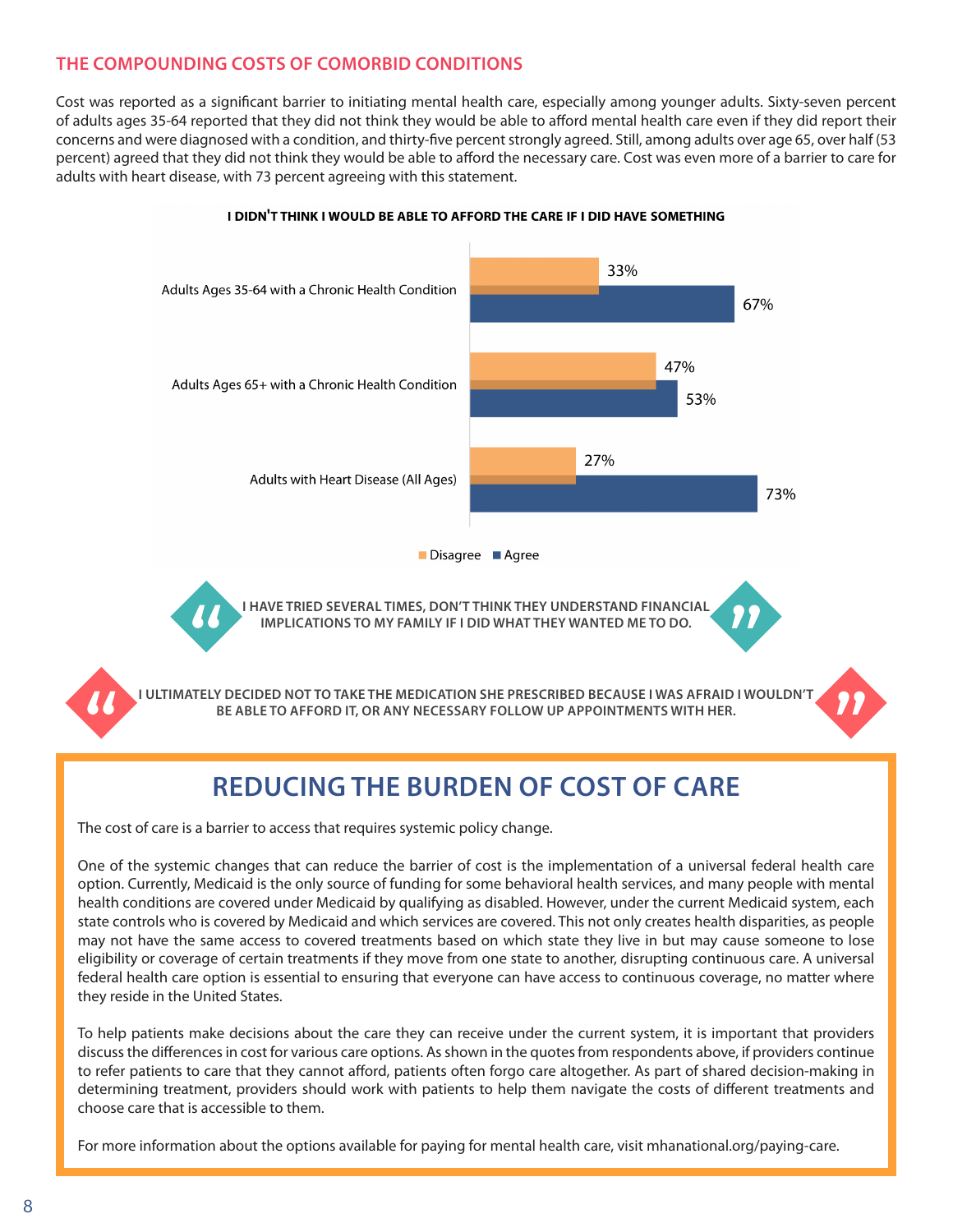## **MANAGING MULTIPLE CHRONIC CONDITIONS**

Most respondents reported that they were reluctant to initiate mental health care because of the multiple chronic conditions they were experiencing. Seventy-two percent of adults ages 35-64, and 51 percent of adults over age 65 agreed with the statement, "I already had enough to deal with. I didn't have the time or energy to deal with an illness/another illness."



#### I ALREADY HAD ENOUGH TO DEAL WITH. I DIDN'T HAVE THE TIME OR ENERGY TO DEAL WITH AN ILLNESS/ANOTHER ILLNESS

## **THE CASE FOR INTEGRATED CARE**

Managing one chronic condition can take immense amounts of time and energy, and it can feel like an insurmountable barrier to initiate care for a new and different illness. The challenges of access and engagement are worsened in a health care system where physical and mental health care are siloed.

To reduce the difficulty of managing multiple conditions on patients, mental health care should be better integrated into the general health care system. Everyone should have access to prevention, early intervention, treatment, and long-term support for mental health, regardless of where they access the health care system. Mental health conditions often co-occur with chronic physical health conditions, and therefore patients who are receiving care for a chronic condition should always be asked about and screened for mental health conditions as part of their care. Further, behavioral health providers should be integrated into general health care settings, so that if mental health concerns are raised by patients, the time and energy required to receive services for multiple conditions is reduced.

Beyond integrating mental health care into general health care settings, mental health should be built into communities and workplaces, to meet people where they are. Building mental health resources into communities allows for prevention and early intervention, so that mental health concerns can be addressed before they require clinical care.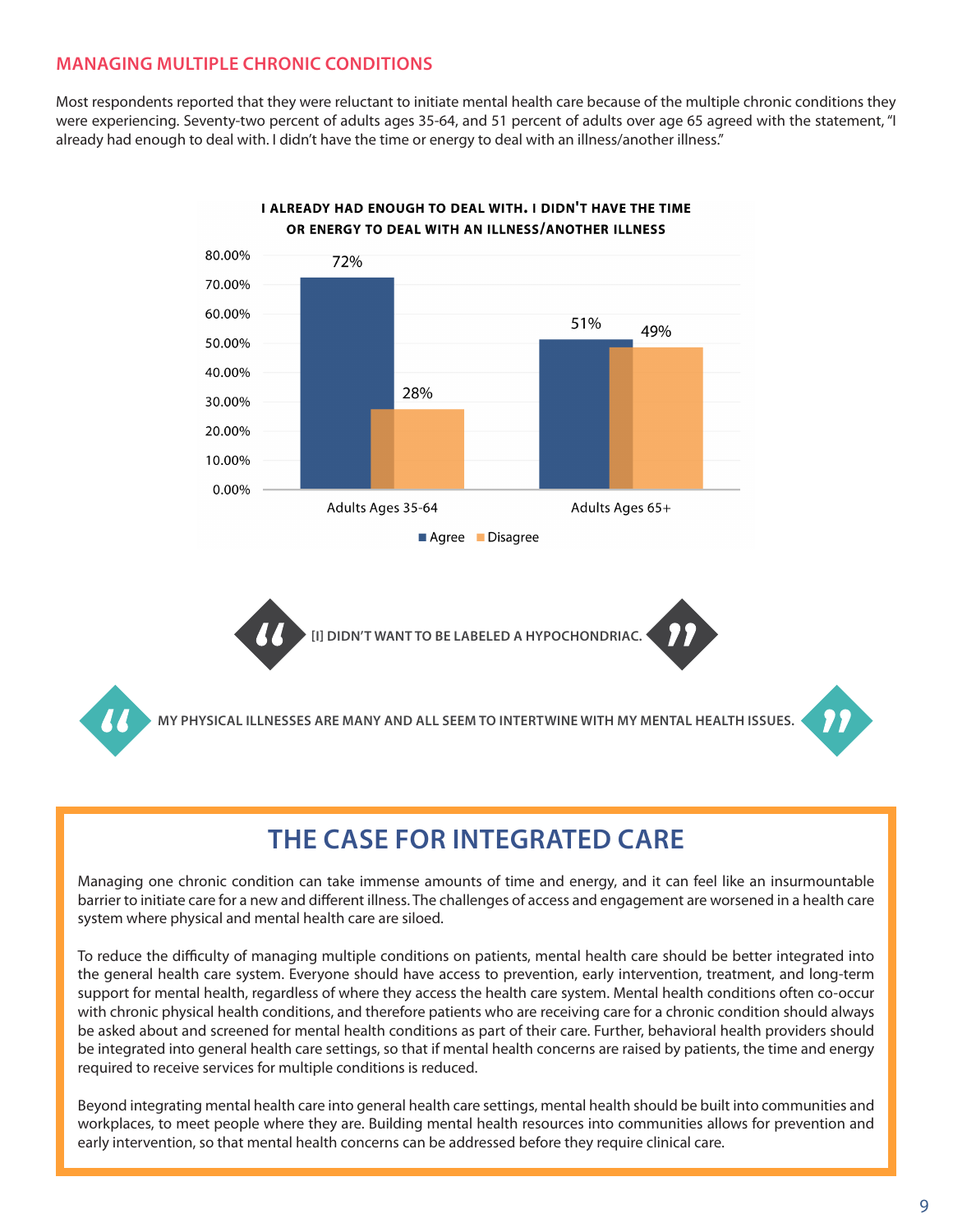## **FEAR OF BURDENING CAREGIVERS**

Finally, the most commonly reported barrier to initiating care among all adults was avoiding burdening family or caregivers. Among adults ages 35-64, 79 percent agreed with the statement, "I didn't want to burden my family members or caregivers with being sick," including 41 percent who strongly agreed. Sixty-nine percent of adults over age 65 agreed that they avoided bringing up mental health concerns so they did not burden their family, and 27 percent strongly agreed. Adults with co-occurring heart disease were even more likely to report fear of burdening caregivers, with 82 percent agreeing that they did not want to initiate mental health care because of the burden that they felt it would cause.



#### I DIDN'T WANT TO BURDEN MY FAMILY MEMBERS OR CAREGIVERS WITH BEING SICK

Disagree Agree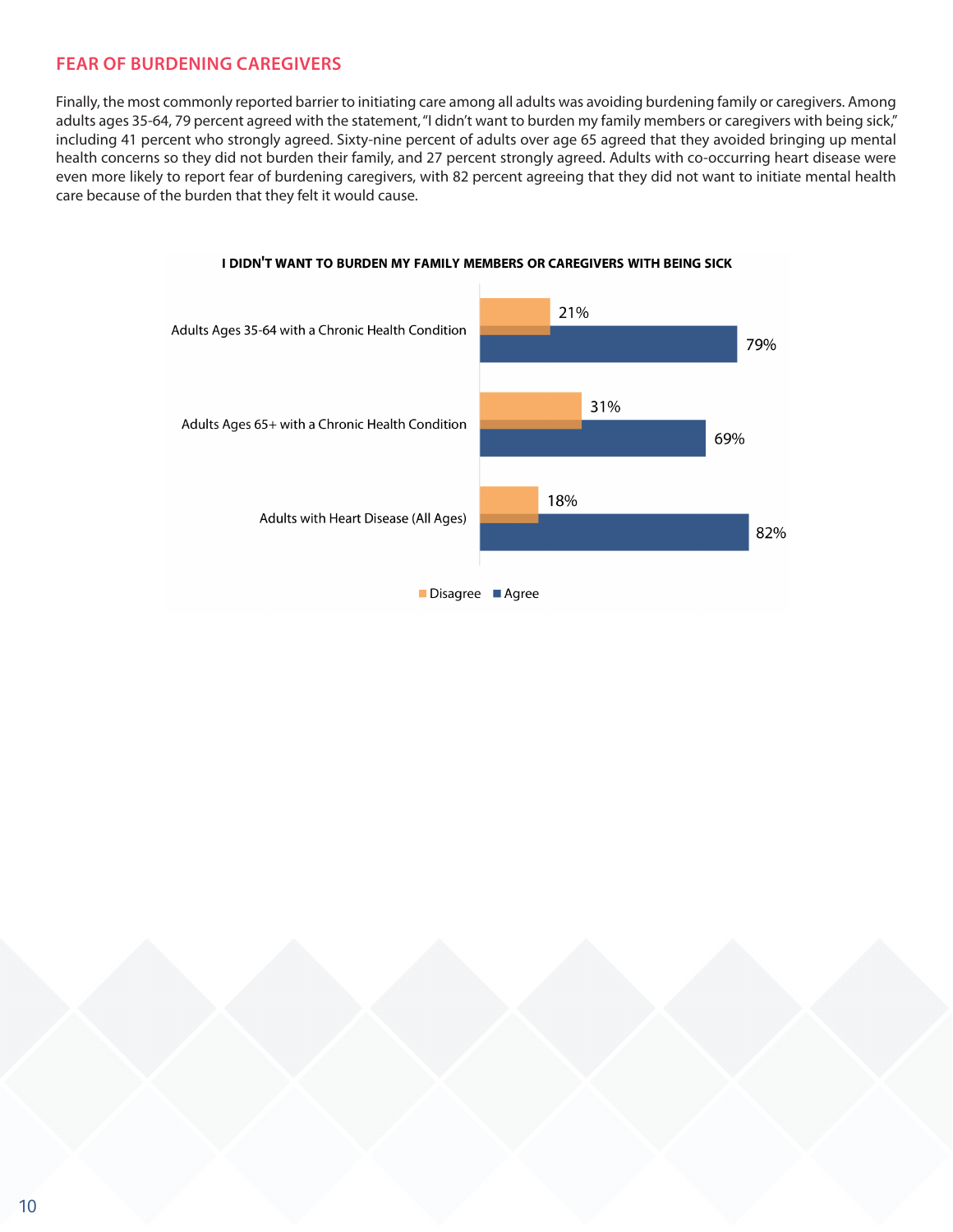## **RECENT CARE EXPERIENCES**

In addition to reporting the barriers they faced when initiating care, respondents were asked to reflect on their most recent care experiences.

While most respondents had reported significant barriers to initiating care for both their physical and mental health, the majority were currently receiving care from trusted providers. Seventy-two percent of younger adults ages 35-64 reported that they trusted their provider from their most recent care experience. Older adults were even more likely to report trust, at 88 percent. Adults experiencing heart disease, however, were less likely than others to report that they trusted their provider, at only 62 percent.

To better understand what adults were experiencing in care with their current providers, they were asked, "Which of the following statements, if any, are true about your most recent care experience? Check all that apply." Respondents were most likely to report that their current doctor asks them about new problems or changes in care (48 percent) and that they feel knowledgeable about their physical health condition (47 percent). They also reported that their doctor takes the time to explain treatment options for their physical health problems (46 percent) and to explain the causes and symptoms of their physical health problems (46 percent). While 42 percent reported that they felt knowledgeable about their mental health condition, fewer adults felt that their provider took time to either explain treatment options for their mental health (31 percent) or explain causes and symptoms of their mental health problems (24 percent). Providers were least likely to explain cost differences of treatment to their patients for both physical (15 percent) and mental health (9 percent).

| WHICH OF THE FOLLOWING STATEMENTS, IF ANY, ARE TRUE ABOUT YOUR MOST RECENT<br><b>CARE EXPERIENCE?</b> (Select all that apply) | <b>COUNT</b> | <b>PERCENTAGE</b> |
|-------------------------------------------------------------------------------------------------------------------------------|--------------|-------------------|
| My doctor asks me about new problems or changes.                                                                              | 255          | 47.66%            |
| I feel knowledgeable about my physical health condition.                                                                      |              | 46.73%            |
| My doctor takes time to explain treatment options for my physical health problems.                                            |              | 46.17%            |
| My doctor takes the time to explain the causes and symptoms of my physical health problems.                                   |              | 45.98%            |
| I feel comfortable bringing up new concerns with my doctor.                                                                   |              | 43.18%            |
| I feel knowledgeable about my mental health condition.                                                                        |              | 42.06%            |
| I have been asked about or screened for my mental health as part of my care.                                                  |              | 36.45%            |
| My doctor takes time to explain treatment options for my mental health problems.                                              |              | 31.03%            |
| My doctor takes the time to explain the causes and symptoms of my mental health problems.                                     |              | 24.30%            |
| None of the above are true about my most recent care experience.                                                              | 108          | 20.19%            |
| My doctor takes time to explain cost differences for my physical health treatment options.                                    |              | 14.77%            |
| My doctor takes time to explain cost differences for my mental health treatment options.                                      | 50           | 9.35%             |
| <b>TOTAL</b>                                                                                                                  | 535          |                   |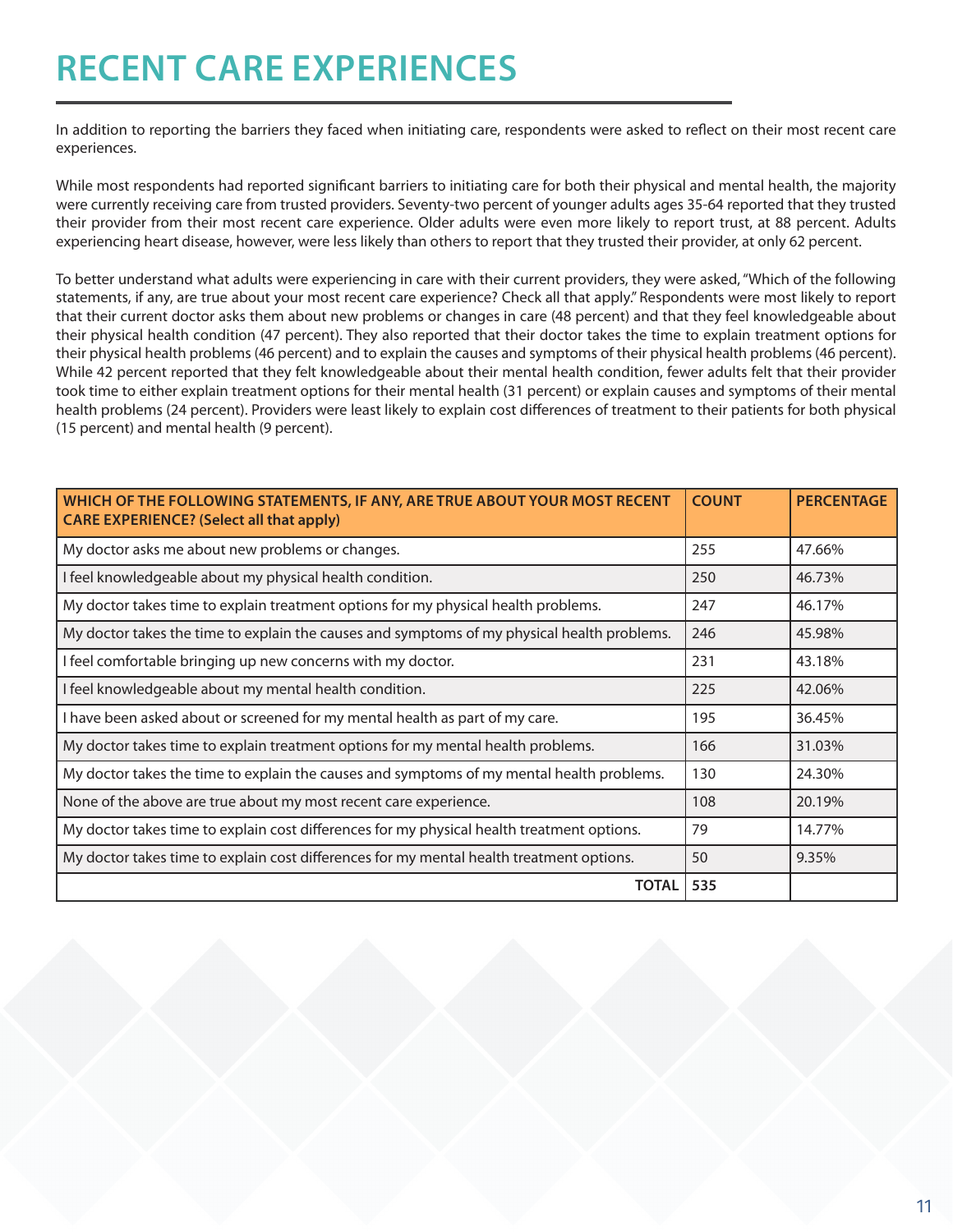Older adults were more likely to experience nearly every option in their most recent care experience than younger adults. The largest difference reported in care experience between older and younger adults was the level of comfort felt in care – adults over age 65 were 24 percent more likely to report feeling comfortable bringing up new concerns with their doctor than adults ages 35- 64. For both age cohorts, respondents were least likely to report that their provider had taken the time to explain cost differences for mental health treatment options as part of their most recent care experience (9 percent among adults ages 35-64, and 12 percent among adults over age 65).

| WHICH OF THE FOLLOWING STATEMENTS, IF ANY, ARE TRUE ABOUT YOUR MOST RECENT<br><b>CARE EXPERIENCE? (Select all that apply)</b> | <b>ADULTS</b><br><b>AGES</b><br>$35 - 64$ | <b>ADULTS</b><br><b>AGES 65+</b> |
|-------------------------------------------------------------------------------------------------------------------------------|-------------------------------------------|----------------------------------|
| I feel comfortable bringing up new concerns with my doctor.                                                                   | 39.91%                                    | 63.51%                           |
| I feel knowledgeable about my physical health condition.                                                                      | 44.47%                                    | 60.81%                           |
| My doctor takes time to explain treatment options for my physical health problems.                                            | 44.03%                                    | 59.46%                           |
| My doctor takes the time to explain the causes and symptoms of my physical health problems.                                   | 44.25%                                    | 56.76%                           |
| I feel knowledgeable about my mental health condition.                                                                        | 40.35%                                    | 52.70%                           |
| My doctor asks me about new problems or changes.                                                                              | 47.94%                                    | 45.95%                           |
| I have been asked about or screened for my mental health as part of my care.                                                  | 36.44%                                    | 36.49%                           |
| My doctor takes time to explain treatment options for my mental health problems.                                              | 30.37%                                    | 35.14%                           |
| My doctor takes the time to explain the causes and symptoms of my mental health problems.                                     | 23.86%                                    | 27.03%                           |
| My doctor takes time to explain cost differences for my physical health treatment options.                                    | 13.23%                                    | 24.32%                           |
| None of the above are true about my most recent care experience.                                                              | 21.26%                                    | 13.51%                           |
| My doctor takes time to explain cost differences for my mental health treatment options.                                      | 8.89%                                     | 12.16%                           |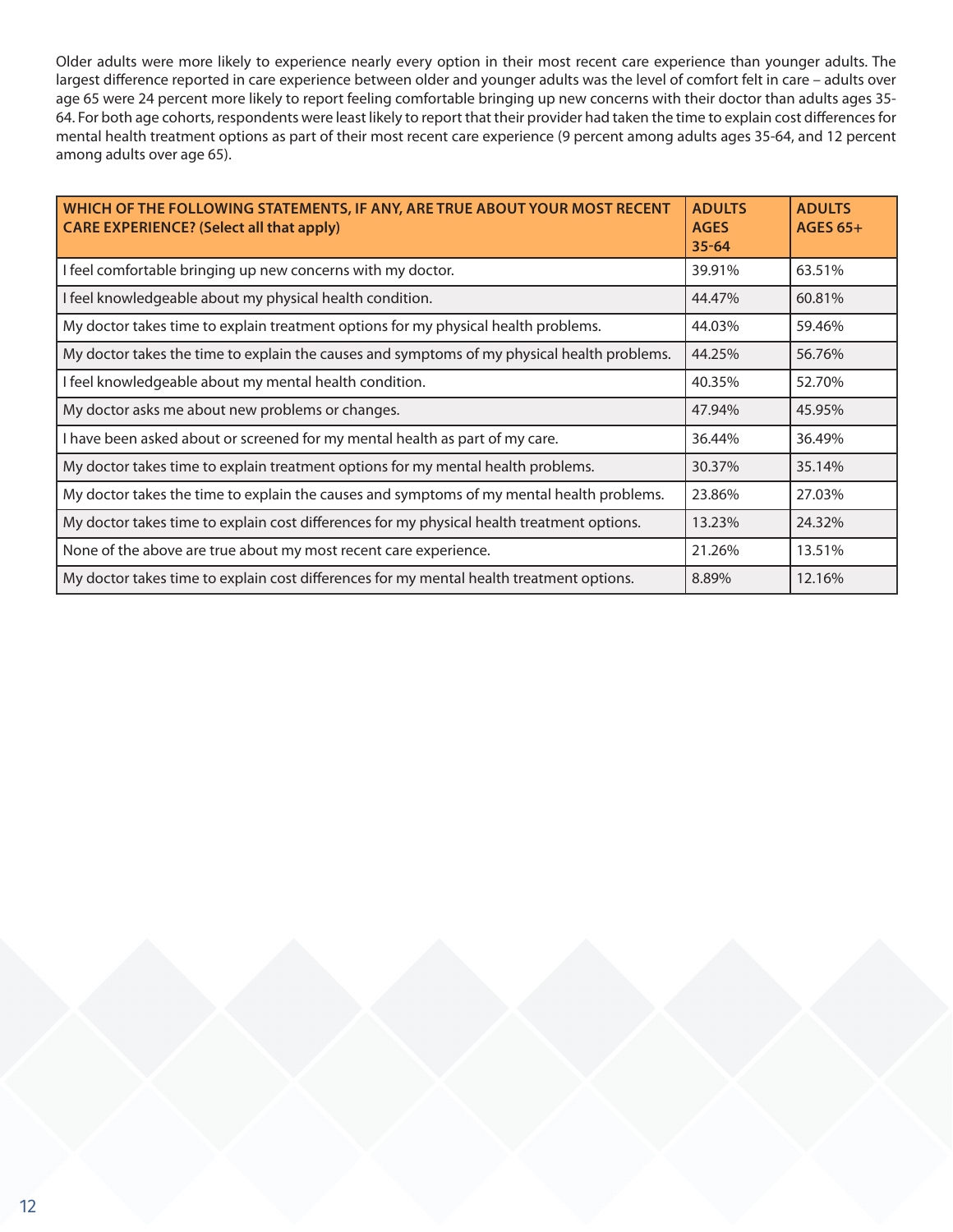When these experiences were examined by whether the person trusted their current provider, the largest differences emerged around the issues of time providers took explaining causes, symptoms and treatments to their patients, and how comfortable people felt bringing new concerns to their providers.

Fifty-eight percent of people who indicated they trusted their providers reported that they took the time to explain causes, symptoms, and treatment options for the person's physical health concerns, which was 50 percent higher than among providers who were not trusted by their patients. The differences were smaller for mental health concerns – even among providers who were trusted by their patients, only 33 percent took the time to explain causes and symptoms of the person's mental health problems, and only 40 percent took the time to explain treatment options.

Trust was also associated with how comfortable a person felt bringing up new concerns to their provider, as 54 percent of people who trusted their provider indicated that they felt comfortable raising new concerns, compared to 5 percent of people who did not trust their providers.

| WHICH OF THE FOLLOWING STATEMENTS, IF ANY, ARE TRUE<br>ABOUT YOUR MOST RECENT CARE EXPERIENCE? (Select all that<br>apply) | <b>I TRUST MY PROVIDER</b><br><b>SOMEWHAT TO A LOT</b> |            | <b>I TRUST MY PROVIDER</b><br><b>VERY LITTLE OR I DO</b><br><b>NOT TRUST MY</b><br><b>PROVIDER</b> |                   |
|---------------------------------------------------------------------------------------------------------------------------|--------------------------------------------------------|------------|----------------------------------------------------------------------------------------------------|-------------------|
|                                                                                                                           | Count                                                  | Percentage | <b>Count</b>                                                                                       | <b>Percentage</b> |
| My doctor asks me about new problems or changes.                                                                          | 197                                                    | 59.70%     | 24                                                                                                 | 18.32%            |
| My doctor takes time to explain treatment options for my physical<br>health problems.                                     | 193                                                    | 58.48%     | 10                                                                                                 | 7.63%             |
| My doctor takes the time to explain the causes and symptoms of my<br>physical health problems.                            | 192                                                    | 58.18%     | 12                                                                                                 | 9.16%             |
| I feel comfortable bringing up new concerns with my doctor.                                                               | 177                                                    | 53.64%     | $\overline{7}$                                                                                     | 5.34%             |
| I feel knowledgeable about my physical health condition.                                                                  | 176                                                    | 53.33%     | 29                                                                                                 | 22.14%            |
| I feel knowledgeable about my mental health condition.                                                                    | 163                                                    | 49.39%     | 23                                                                                                 | 17.56%            |
| I have been asked about or screened for my mental health as part of my<br>care.                                           | 142                                                    | 43.03%     | 26                                                                                                 | 19.85%            |
| My doctor takes time to explain treatment options for my mental<br>health problems.                                       | 132                                                    | 40.00%     | 8                                                                                                  | 6.11%             |
| My doctor takes the time to explain the causes and symptoms of my<br>mental health problems.                              | 109                                                    | 33.03%     | 1                                                                                                  | 0.76%             |
| My doctor takes time to explain cost differences for my physical health<br>treatment options.                             | 53                                                     | 16.06%     | 8                                                                                                  | 6.11%             |
| My doctor takes time to explain cost differences for my mental health<br>treatment options.                               | 40                                                     | 12.12%     | 1                                                                                                  | 0.76%             |
| None of the above are true about my most recent care experience.                                                          | 24                                                     | 7.27%      | 74                                                                                                 | 56.49%            |
| <b>Total</b>                                                                                                              | 330                                                    |            | 131                                                                                                |                   |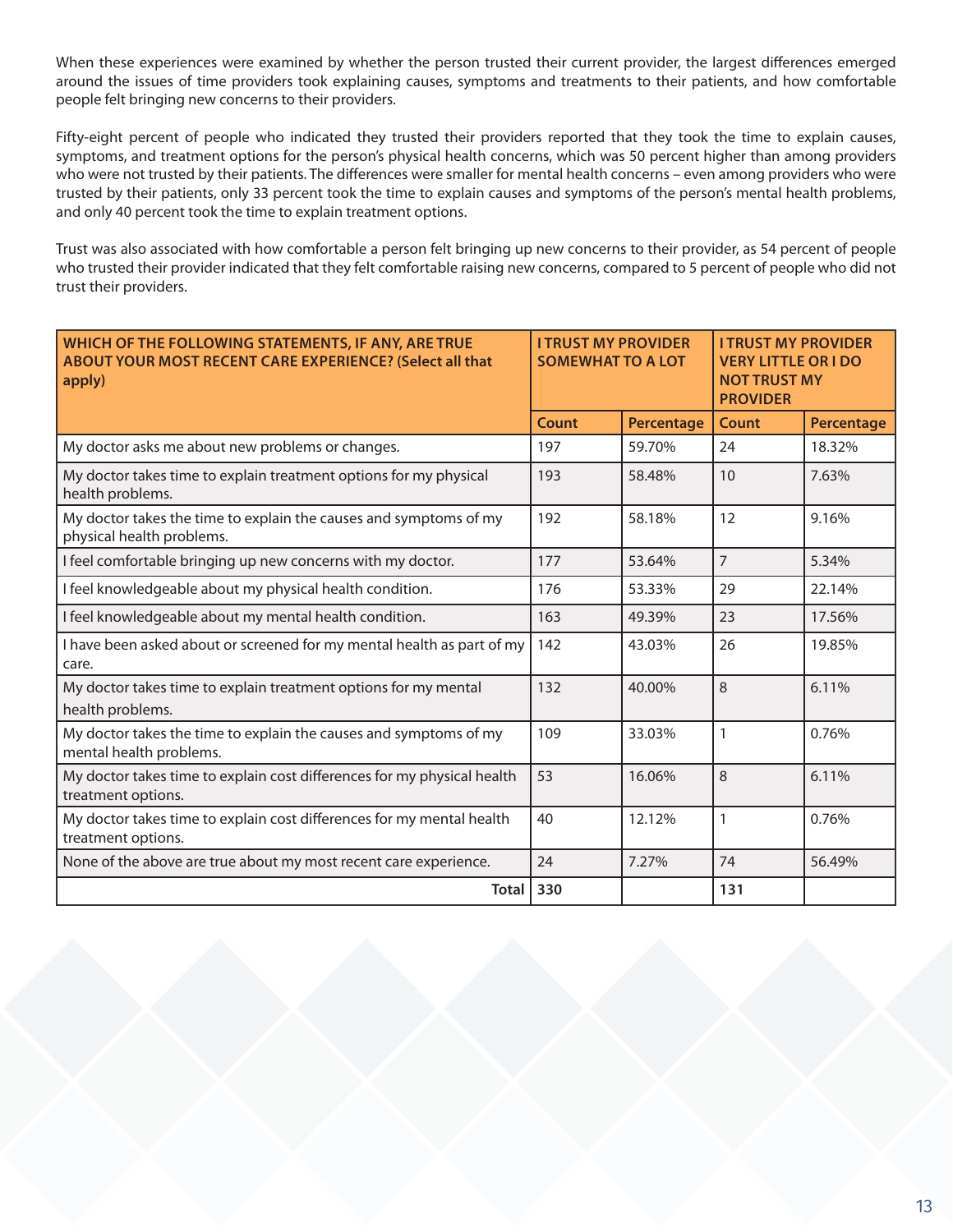### **WHAT PATIENTS WANT FROM PROVIDERS**

Finally, respondents were asked, "Which of the following items are things you want from your doctor? Check all that apply." The majority (68 percent) of adults reported that they would like their doctor to provide them with tools they can use on their own to help manage their physical and mental health conditions. This was followed by listening to and addressing their goals and priorities in care (65 percent), giving more information about medications or referrals to treatment (64 percent), and taking time to explain treatment options for mental health conditions (64 percent).

| WHICH OF THE FOLLOWING ITEMS ARE THINGS YOU WANT FROM YOUR DOCTOR?<br>(Select all that apply)                                                                    | <b>COUNT</b> | <b>PERCENTAGE</b> |
|------------------------------------------------------------------------------------------------------------------------------------------------------------------|--------------|-------------------|
| Provide me with tools I can use on my own to help with my physical or mental health.                                                                             | 363          | 67.85%            |
| Take time to listen to and address my goals and priorities in care (both physical and mental).                                                                   | 347          | 64.86%            |
| Give me more information about medications or referrals to treatment for physical and/or<br>mental health.                                                       | 344          | 64.30%            |
| Take the time to explain treatment options for my mental health problems.                                                                                        |              | 63.55%            |
| Take the time to explain treatment options for my physical health problems.                                                                                      |              | 60.56%            |
| Take the time to explain how my physical health and mental health are related.                                                                                   |              | 60.37%            |
| Take the time to explain the causes and symptoms of my mental health problems.                                                                                   |              | 59.07%            |
| Take the time to explain the causes and symptoms of my physical health problems.                                                                                 | 315          | 58.88%            |
| Give me information on or connections to other supports I can access outside of the health care<br>setting (transportation, social support, food, housing, etc.) | 288          | 53.83%            |
| Take the time to explain the cost differences for my physical health treatment options.                                                                          |              | 40.00%            |
| Take the time to explain cost differences for my mental health treatment options.                                                                                |              | 39.44%            |
| None of the above                                                                                                                                                | 33           | 6.17%             |
| <b>TOTAL</b>                                                                                                                                                     | 535          |                   |

The comparison between what adults with co-occurring physical and mental health conditions want to receive in care and what they report their doctors provide demonstrates significant gaps in care, particularly for mental health. Sixty-four percent of adults reported that they want providers to take the time to explain treatment options for mental health conditions, compared to only 31 percent who reported that their providers do so. Fifty-nine percent reported wanting their provider to explain the causes and symptoms of their mental health problems, and 39 percent want to know the cost differences of mental health treatment options, compared to only 24 percent and 9 percent of providers who do, respectively. While there were gaps between what patients want and doctors provide for physical health as well, these gaps were smaller – 61 percent reported that they wanted their doctor to explain treatment options (compared to 46 percent who report their providers do), 59 percent wanted them to explain causes and symptoms (compared to 46 percent), and 40 percent wanted them to explain cost differences of treatment (compared to 15 percent).